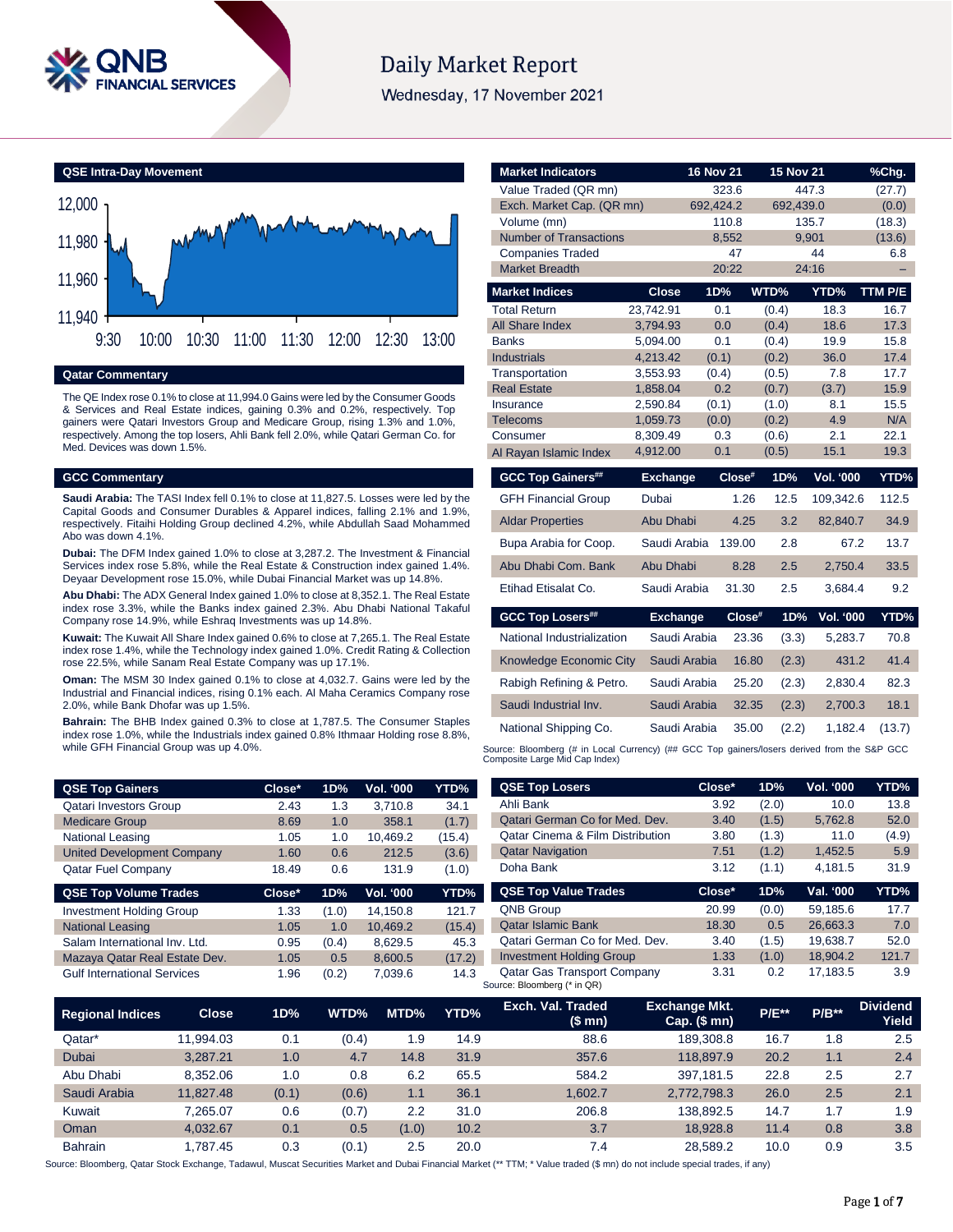# **Qatar Market Commentary**

- The QE Index rose 0.1% to close at 11,994. The Consumer Goods & Services and Real Estate indices led the gains. The index rose on the back of buying support from Arab and foreign shareholders despite selling pressure from Qatari and GCC shareholders.
- Qatari Investors Group and Medicare Group were the top gainers, rising 1.3% and 1.0%, respectively. Among the top losers, Ahli Bank fell 2.0%, while Qatari German Co. for Med. Devices was down 1.5%.
- Volume of shares traded on Tuesday fell by 18.3% to 110.8mn from 135.0mn on Monday. Further, as compared to the 30-day moving average of 196.3mn, volume for the day was 43.6% lower. Investment Holding Group and National Leasing were the most active stocks, contributing 12.8% and 9.4% to the total volume, respectively.

| <b>Overall Activity</b>        | Buy %*   | Sell %*  | Net (QR)         |
|--------------------------------|----------|----------|------------------|
| Qatari Individuals             | 39.03%   | 48.37%   | (30, 218, 723.5) |
| <b>Oatari Institutions</b>     | 14.79%   | 23.51%   | (28, 203, 617.1) |
| Qatari                         | 53.82%   | 71.87%   | (58, 422, 340.5) |
| <b>GCC Individuals</b>         | 0.39%    | 0.38%    | 13,640.3         |
| <b>GCC</b> Institutions        | 1.35%    | 1.86%    | (1,635,329.3)    |
| <b>GCC</b>                     | 1.74%    | 2.24%    | (1,621,689.0)    |
| Arab Individuals               | 9.39%    | 9.08%    | 995,158.6        |
| <b>Arab Institutions</b>       | $0.00\%$ | $0.00\%$ |                  |
| Arab                           | 9.39%    | 9.08%    | 995,158.6        |
| <b>Foreigners Individuals</b>  | 3.05%    | 3.05%    | 8,790.2          |
| <b>Foreigners Institutions</b> | 32.01%   | 13.76%   | 59,040,080.7     |
| <b>Foreigners</b>              | 35.06%   | 16.81%   | 59,048,870.9     |

Source: Qatar Stock Exchange (\*as a % of traded value)

# **Ratings, Earnings Releases and Global Economic Data**

# **Ratings Updates**

| Company                    | Aaencv | <b>Market</b> | ⊺ype*                | Old Rating | <b>New Rating</b> | <b>Rating Change</b> | Outlook | <b>Outlook Change</b> |
|----------------------------|--------|---------------|----------------------|------------|-------------------|----------------------|---------|-----------------------|
| Dhabi Bank<br>First<br>Abu | RAM    | Jubai         | $\sim$ $\sim$ $\sim$ | $A$ A $A$  | AAA/P'            | -                    | Stable  | -                     |

Source: News reports, Bloomberg (\* LT – Long Term, ST – Short Term)

### **Earnings Releases**

| <b>Company</b>                              | <b>Market</b> | <b>Currency</b> | Revenue (mn)<br>3Q2021 | % Change<br>YoY | <b>Operating Profit</b><br>(mn) 3Q2021 | % Change<br>YoY | <b>Net Profit</b><br>(mn) 3Q2021 | % Change<br>YoY |
|---------------------------------------------|---------------|-----------------|------------------------|-----------------|----------------------------------------|-----------------|----------------------------------|-----------------|
| Aan Digital Services Holding Co.            | Dubai         | <b>KD</b>       | 13.7                   | 0.9%            |                                        |                 | (0.3)                            | N/A             |
| International Financial Advisors            | Dubai         | <b>KD</b>       | 0.5                    | $-96.5%$        | -                                      | -               | 0.1                              | $-99.0%$        |
| <b>Gulf Navigation Holding</b>              | Dubai         | <b>AED</b>      | 27.1                   | $-33.3%$        | 18.4                                   | N/A             | 6.6                              | N/A             |
| Al Sagr National Insurance Company          | Dubai         | <b>AED</b>      | 100.8                  | $-17.7%$        | (6.7)                                  | N/A             | (18.0)                           | N/A             |
| <b>Islamic Arab Insurance Company</b>       | Dubai         | <b>AED</b>      | 210.6                  | $-17.0%$        | 37.5                                   | $-0.4%$         | 1.2                              | $-98.7%$        |
| Al Salam Group Holding                      | Dubai         | <b>KD</b>       |                        | -               |                                        |                 | (0.9)                            | N/A             |
| Dubai Islamic Insurance And Reinsurance Co. | Dubai         | <b>AED</b>      | 60.3                   | 9.1%            | -                                      |                 | 5.8                              | 224.3%          |

Source: Company data, DFM, ADX, MSM, TASI, BHB.

#### **Global Economic Data**

| <b>Date</b> | <b>Market</b> | <b>Source</b>                            | <b>Indicator</b>                   | Period     | Actual   | <b>Consensus</b>         | <b>Previous</b> |
|-------------|---------------|------------------------------------------|------------------------------------|------------|----------|--------------------------|-----------------|
| $11 - 16$   | US            | U.S. Census Bureau                       | Retail Sales Advance MoM           | Oct        | 1.70%    | 1.40%                    | 0.80%           |
| $11 - 16$   | <b>US</b>     | <b>Bureau of Labor Statistics</b>        | Import Price Index YoY             | Oct        | 10.70%   | 10.30%                   | 9.30%           |
| $11 - 16$   | US            | <b>Federal Reserve</b>                   | Industrial Production MoM          | Oct        | 1.60%    | $0.90\%$                 | $-1.30%$        |
| $11 - 16$   | <b>US</b>     | <b>Federal Reserve</b>                   | <b>Capacity Utilization</b>        | Oct        | 76.40%   | 75.90%                   | 75.20%          |
| $11 - 16$   | US            | <b>Federal Reserve</b>                   | Manufacturing (SIC) Production     | Oct        | 1.20%    | $0.90\%$                 | $-0.70%$        |
| $11 - 16$   | <b>US</b>     | U.S. Census Bureau                       | <b>Business Inventories</b>        | Sep        | 0.70%    | 0.60%                    | 0.80%           |
| $11 - 16$   | US            | National Association of Home B           | <b>NAHB Housing Market Index</b>   | <b>Nov</b> | 83       | 80                       | 80              |
| $11 - 16$   | <b>UK</b>     | <b>UK Office for National Statistics</b> | <b>Jobless Claims Change</b>       | Oct        | $-14.9k$ | $\overline{\phantom{0}}$ | $-85.9k$        |
| $11 - 16$   | UK            | UK Office for National Statistics        | <b>ILO Unemployment Rate 3Mths</b> | Sep        | 4.30%    | 4.40%                    | 4.50%           |
| $11 - 16$   | <b>UK</b>     | UK Office for National Statistics        | Employment Change 3M/3M            | <b>Sep</b> | 247k     | 190 <sub>k</sub>         | 235k            |
| $11 - 16$   | France        | <b>INSEE National Statistics Office</b>  | <b>CPI EU Harmonized YoY</b>       | Oct        | 3.20%    | 3.20%                    | 3.20%           |
| $11 - 16$   | France        | <b>INSEE National Statistics Office</b>  | <b>CPI MoM</b>                     | Oct        | 0.40%    | 0.40%                    | 0.40%           |
| $11 - 16$   | Japan         | Ministry of Economy Trade and            | <b>Tertiary Industry Index MoM</b> | Sep        | 0.50%    | 0.80%                    | $-1.10%$        |

Source: Bloomberg (s.a. = seasonally adjusted; n.s.a. = non-seasonally adjusted; w.d.a. = working day adjusted)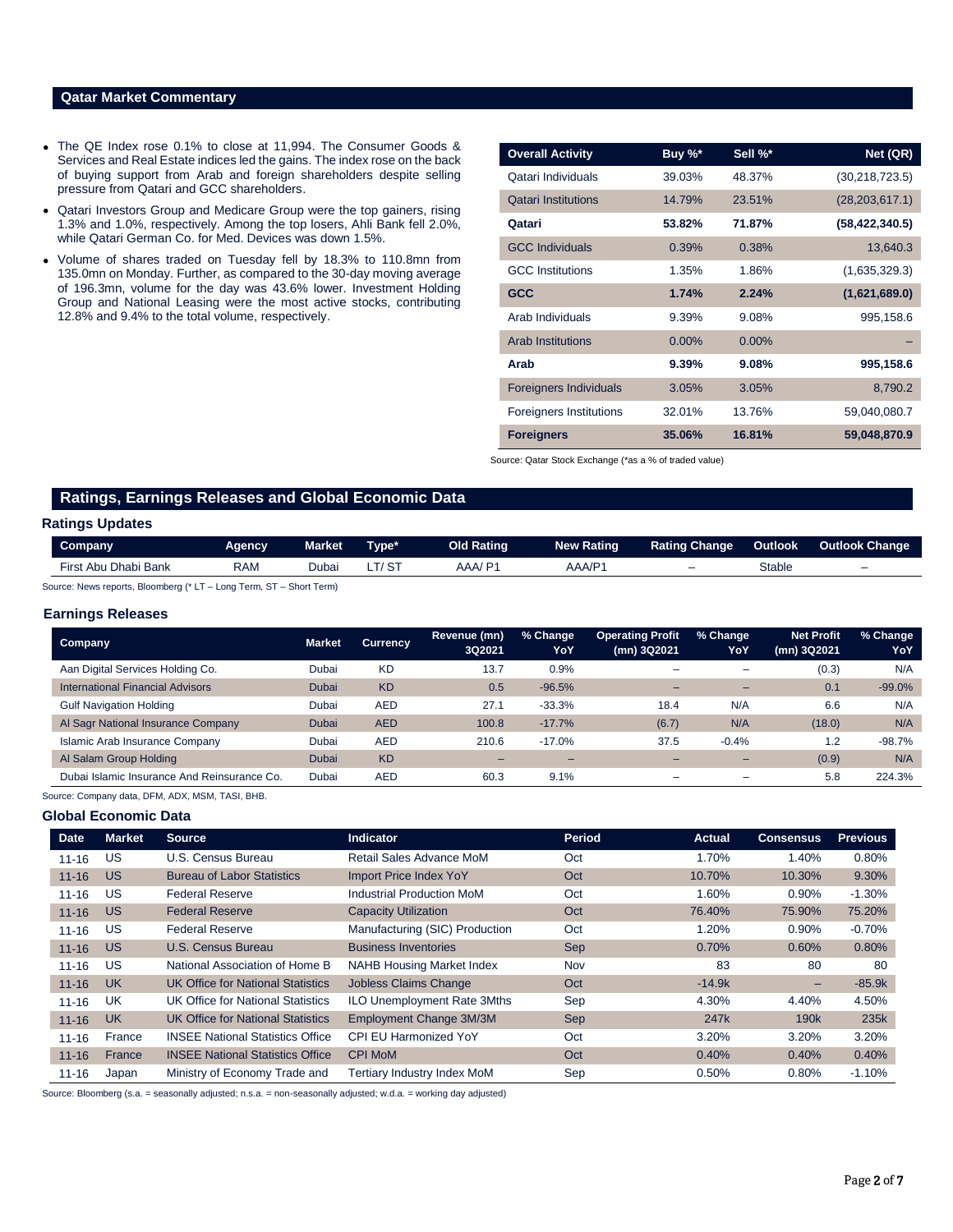# **Qatar**

- **MPHC releases its first sustainability report –** Mesaieed Petrochemical Holding Company (MPHC) has released its first sustainability report. Through sustainability reporting MPHC exhibits its dedication to transparency and constructive engagement with internal and external stakeholders, providing them with informative summaries about the impact of MPHC's business on economic, environmental, social and governance aspects. The report includes ESG related disclosures for the group companies: Qatar Chemical Company (Q-Chem), Qatar Chemical Company II (Q-Chem II), Qatar Vinyl Company (QVC). The sustainability aspects have been summarized and presented at a consolidated level for the Group, as the pursuit of excellence is embedded in MPHC's sustainability philosophy that is focused on operating at highest standards of safety, preserving the environment, and promoting economic growth with community well-being. The sustainability elements (Economic, Environment, Social, and Governance) are aligned with MPHC's corporate strategy of value creation in each of the segments in which MPHC operates. A detailed 2020 sustainability report has been made available on MPHC's website: [www.mphc.com.qa](http://www.mphc.com.qa/) (QSE)
- **MPHC subsidiary QChem outlines QR900mn additional budget –** Mesaieed Petrochemical Holding Company (MPHC) said its associate QChem has outlined additional budget of QR900mn for projects in the pipeline spanning over the next three years as part of efforts to ensure sustainable economic performance. QChem has also initiated and completed multiple projects this year with a budget of more than QR80mn to optimize the production, enhance the safety of its people and assets and ensure compliance with environmental regulatory requirements, MPHC said in its first sustainability report. The report said QChem saw an 8.3% YoY reduction in the total GHG (greenhouse gas) emissions in 2020 with SO2 (sulphur dioxide) emissions intensity dropping 31% compared to 2019. QChem continued to improve its environmental performance, spurring innovation and ownership among employees through effective pollution prevention programs that have been recently implemented to include environmental aspects, such as flaring reduction, waste minimization, energy optimization, and chemicals management, MPHC said. As part of QChem's operational excellence, the company aims to reduce the energy usage and improve energy efficiency throughout all of its operations. QChem's total energy consumption for all operations dropped 12% in 2020, with energy intensity also dropping a respectable 2% over last year. "This was a result of several initiatives implemented to optimize energy consumption," the report said. (Gulf-Times.com)
- **GWCS fully prepared to provide solutions for smooth FIFA World Cup Qatar 2022 –** Gulf Warehousing Company (GWCS), the official logistics provider of FIFA World Cup Qatar 2022, is fully prepared and strategically positioned to provide end-to-end and integrated logistics solutions for the successful hosting of the mega sporting event, said a senior official during a forum held yesterday. GWCS organized the forum entitled 'Getting You in the Game' which saw a panel of top industry experts who shared insights of logistics and what takes place behind the scenes during mega sporting events and shed light in the preparations for FIFA World Cup Qatar 2022 which will create a benchmark not only for Qatar but also globally. Addressing the event, Syed Maaz, Chief Business Development Officer at GWCS discussed the necessary planning, coordination and execution needed for the logistics of mega sporting events. "As we know that Qatar is very unique to host the World Cup next year because it is a one city event which has its own challenges and complexities while it

has its benefits as well as venues are less than 60km apart. It is going to be the first carbon neutral World Cup, GWCS is prepared and well geared to ensure that this is delivered smoothly," he said. (Peninsula Qatar)

- **Qatar's trade surplus rises to QR57.8bn in 3Q –** Qatar recorded a merchandise trade surplus (difference between total exports and imports) of QR57.8bn in the third quarter (3Q) of this year compared to QR19.6bn in 3Q of previous year. The Planning and Statistics Authority (PSA) yesterday released "Quarterly Foreign Merchandise Trade Statistics, 3Q2021 State of Qatar", comprising quarterly data on imports, exports, re-exports, and trade balance. During 3Q2021, Asia was the principal destination of Qatar's exports and the first origin of Qatar's imports, representing 73.5% and 41.6% respectively, followed by the European Union, accounting for 10.2% and 31.1% respectively, and GCC, with 9.6% and 3.4% respectively. In 3Q2021, the value of Qatar's total exports (including exports of domestic goods and re-exports) amounted to QR82.6bn, increased by QR41.5bn (101%) compared to 3Q2020 which amounted total exports of QR41.1bn. And increased by nearly QR11.7bn or 16.5% compared to 2Q2021. The 3Q2021 YoY increase in total exports was mainly due to higher exports of Mineral fuels, lubricants and related materials by QR36.6bn (108.8%), Chemicals and Related Products n.e.s. by QR3.3bn (74.7%), Machinery and Transport Equipment by QR0.7bn (62.1%), Manufactured Goods Classified Chiefly by Material QR0.7bn (60.8%). (Peninsula Qatar)
- **Qatar's 3Q trade surplus soars 195% YoY; Asia principal destination –** Qatar's trade surplus expanded 194.8% YoY in the third quarter (3Q) of this year as the country's exports grew much faster than imports, according to the official statistics. Asia remained the principal destination of Qatar's exports and the first origin of imports as the country saw QR50.53bn trade surplus on trade volumes of QR71.13bn during 3Q2021, according to Planning and Statistics Authority (PSA) data. In 3Q2021, the value of Qatar's total exports (including exports of domestic goods and re-exports) amounted to QR82.6n, which increased 101% and 16.5% YoY and QoQ respectively. The yearly jump in total exports was mainly due to a 108.8% surge in exports of mineral fuels, lubricants and related materials (QR36.6bn), 74.7% in chemicals and related products (QR3.3bn), 62.1% in machinery and transport equipment (QR0.7bn) and 60.8% in manufactured goods classified chiefly by material (QR0.7bn). On the other hand, there was a 47% decline in miscellaneous manufactured products (QR0.2bn). The value of Qatar's imports in 3Q2021 was QR 24.8bn; which increased 15.3% on a yearly basis even as it was largely flat QoQ. The 3Q YoY jump in imports is due to 15.1% increase in the imports of machinery and transport equipment (QR1.3bn), 175.2% in crude materials, inedible except fuels (QR0.8bn), 18.2% in manufactured goods classified chiefly by material (QR0.6bn) and 13.2% in miscellaneous manufactured articles (QR0.5bn). On the other hand, there was a 4.8% decline in the imports of chemicals and related products (QR0.1bn) and 12% in food and live animals (QR0.3bn). The Asian region was the principal destination of Qatar's exports and the first origin of Qatar's imports, representing 73.5% and 41.6% respectively; followed by the European Union, accounting for 10.2% and 31.1% respectively; and the GCC (Gulf Cooperation Council), with 9.6% and 3.4% respectively. The trade volume and balance with European Union were QR16.15bn and QR0.74bn in 3Q2021, followed by the GCC (QR8.79bn and QR7.09bn), and the US (QR4.16bn and - QR1.68bn) in the review period. (Gulf-Times.com)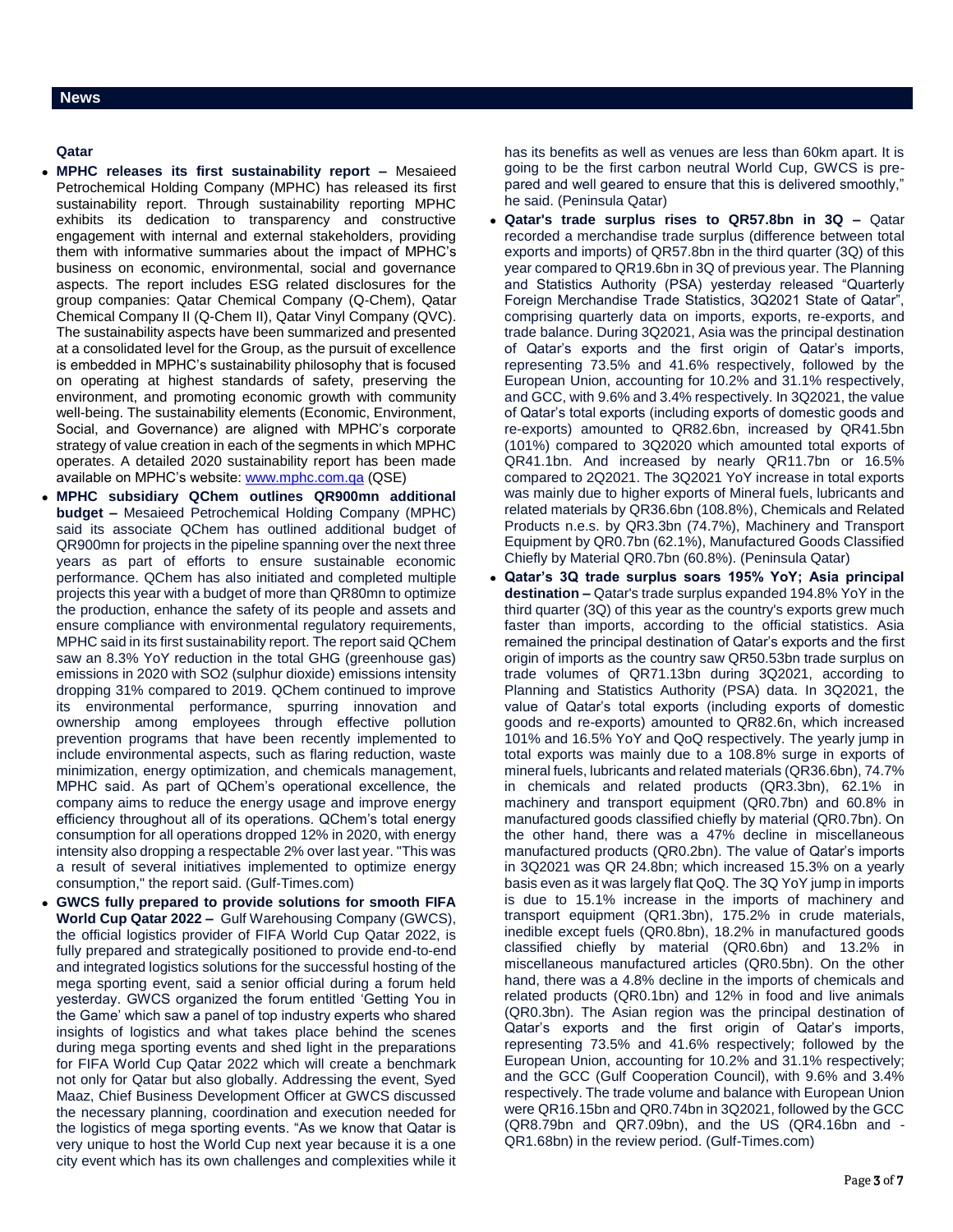- **Qatar sells January Al-Shaheen crude at highest premiums in nearly 2 years –** Qatar Energy has sold three cargoes of al-Shaheen crude loading in January at the highest premiums in nearly two years on robust demand in Asia, trade sources said. The average premium for the cargoes sold via a tender was at \$3.45 a barrel above Dubai quotes, they said, up \$1.11 from the previous month. The producer also set the month's term price at a premium of \$3.68 a barrel, the sources said, up \$1.20 from the previous month. Unipec, Idemitsu and Vitol likely bought the cargoes loading on Jan. 1-10, 11-20 and 21-30, the sources said. These are the highest premiums seen for Qatar's al-Shaheen tenders since cargoes loading in February 2020, according to Reuters data. (Reuters)
- **Al-Kaabi: Cleanest fossil fuel gas has a key role to play in energy transition –** Gas is definitely the cleanest fossil fuel and absolutely needed due to the intermittency of the other renewable resources, noted HE the Minister of State for Energy Affairs, Saad bin Sherida Al-Kaabi. "Gas is definitely the cleanest fossil fuel and you absolutely need it due to the intermittency of the other resources that we are talking about…renewables like wind, solar, so on and so forth," Al-Kaabi said at the opening session of the 23rd GECF Ministerial Meeting held virtually. Al-Kaabi said, "We are all convinced gas is part of the solution – everybody around the world sees gas as part of the solution – even the greenest of the green sees it as part of the transition, at least for another two to three decades. "The issue is we are not getting our message out clearly. And in a strong way that is apparent to people. We all should have a unified voice on that." Al-Kaabi noted, "It is fine to say we aspire to achieve net zero, but we should not say we don't have a credible plan to do that. To achieve net zero, we all should have a credible plan. "Our message is very clear; we believe in gas as a transition fuel. Definitely renewables are coming stronger – and we need to invest in renewables – because we all care about environment for our kids and grandchildren." (Gulf-Times.com)
- **Azerbaijan, Qatar consider prospects of wind energy cooperation –** Qatar's Nebras Power is interested in investing in the field of wind energy in Azerbaijan. The mentioned issue was discussed during a meeting between Azerbaijan's Energy Minister Parviz Shahbazov and Chief Executive Officer of the Qatari Nebras Power Khalid Mohammed Jolo, the Ministry of Energy told News.Az. The sided also discussed the issues of reforms carried out in the field of renewable energy in Azerbaijan. They also exchanged views on issues related to the 'green energy' auctions planned in the near future, the possibilities of cooperation between Azerbaijan and Qatar in the field of wind energy, including offshore wind energy and hydropower. In addition, the sides considered the possibility of Nebras Power's participation in energy projects in Azerbaijan, in particular in the territories liberated from the Armenian occupation. (Bloomberg)
- **Untapped potential could boost US-Qatar bilateral trade –** Doha Bank recently hosted an online event to discuss "US-Qatar Bilateral Co-operation and opportunities in Trade and Investment." Speakers included Natalie Baker, Charge d'Affaires, US Embassy Doha, Fahad al Dosari, Diplomat and Commercial Attache, Qatar Embassy in Washington, Megan Schildgen, Senior Commercial Officer, US Embassy Doha, and Jesse Edgerton, Senior Economist, JP Morgan Chase, New York. Doha Bank Group CEO, R Seetharaman discussed details of Qatar's fiscal plan, banking sector statistics and opportunities between Qatar and the US. He said, "Total GCC imports from the US are \$19.8bn and total GCC exports to the US are \$12.7bn in 2021. More than 120 US companies operate in Qatar and Qatar-US total trade stood at \$8.1bn before the pre-Covid crisis in 2019. He said that Qatar Investment Authority aims to raise investments in the US to \$45bn over the next two years. He said Qatar is a land

of opportunity. "The government has made major changes to Qatar Financial Centre, Qatar Investment Law, Qatar PPP law, Qatar Property law, Qatar Foreign ownership in listed companies, Qatar Food security, Qatar Fintech and Qatar Sustainable development. US FDI in Qatar was \$14.2bn in 2019, a 0.3% increase from 2018." (Qatar Tribune)

- **USQBC launches business portal to boost trade, investment –** US-Qatar Business Council (USQBC) has announced the launch of the USQBC Business Portal during the 4th Annual US-Qatar Strategic Dialogue. The Portal will transform the US-Qatar business experience and enhance investment & trade between the two countries. The digital platform offers unparalleled access to investment & trade-related information, USQBC services, proprietary and collated data, as well as providing an interactive and curated experience of the US-Qatar business relationship. The USQBC Business Portal features a unique business engine that yields curated information to help facilitate partnerships, engagements, and matchmaking between Qatari and US businesses. (Qatar Tribune)
- **Qatar legislations helped in boosting entrepreneurship, says Sheikh Thani –** The State of Qatar has attached a great importance to developing entrepreneurship and is among countries that were ranked high in this regard, Qatar International Centre for Conciliation and Arbitration (QICCA) Board Member for International Relations Sheikh Thani bin Ali Al Thani has said. He was speaking at the opening session of "The 2021 International Virtual Conference on Innovation, Technology Artificial intelligence, and Entrepreneurship Ecosystem (ICITAIEE)" which is being held from November 16 to 18 via video conferencing. The conference is being held under the patronage of Muhammad al Faris, Minister of Oil and Higher Education in the State of Kuwait. Speaking during the event, Sheikh Thani said that the recent legislations helped in encouraging entrepreneurship and stimulating local and international investments and promoting investment opportunities and conducting studies for industrial projects. (Qatar Tribune)
- **Qatar Travel Mart kicks off; 150 global firms from 34 countries participate –** The staging of Qatar Travel Mart (QTM) 2021, which was inaugurated on Tuesday by HE the Minister of Commerce and Industry Sheikh Mohamed bin Hamad bin Qassim al-Abdullah al-Thani along with other dignitaries, is seen as a resurgence of Qatar's tourism sector post-Covid-19, attracting 150 exhibitors from 34 countries. Set to run until November 18 at the Doha Exhibition and Convention Centre (DECC), the event represents a boost for Qatar Tourism, a key priority for the country's economy, and the revival of the sector after the pandemic in the build-up of international interest in the 2022 FIFA World Cup, said Co-Founder and General Manager of NeXTfairs, Rawad Sleem. (Gulf-Times.com)
- **Al-Baker: Travel, tourism set to add 12% to Qatar's GDP by 2030; to attract 6mn visitors annually –** The contribution of the travel and tourism sector to Qatar's GDP is expected to rise to 12% by 2030, Qatar Tourism Chairman and Qatar Airways Group Chief Executive Akbar Al Baker said. Delivering a keynote speech at the opening of Qatar Travel Mart (QTM) 2021 on Tuesday, Baker said, "By 2030, we aim to attract over six million international visitors a year; to increase travel and tourism's contribution to GDP to 12% and to double employment in the sector." "Our ambition is bold. But we know we are equipped with so many unique assets and experiences, and we have the foundations in place to achieve it," Baker said. "Even through challenging times, we have made tremendous progress over recent years," he said. Tourism and travel are a crucial component of Qatar's future and its economy, he said. Tourism has immense potential to make a real positive impact by creating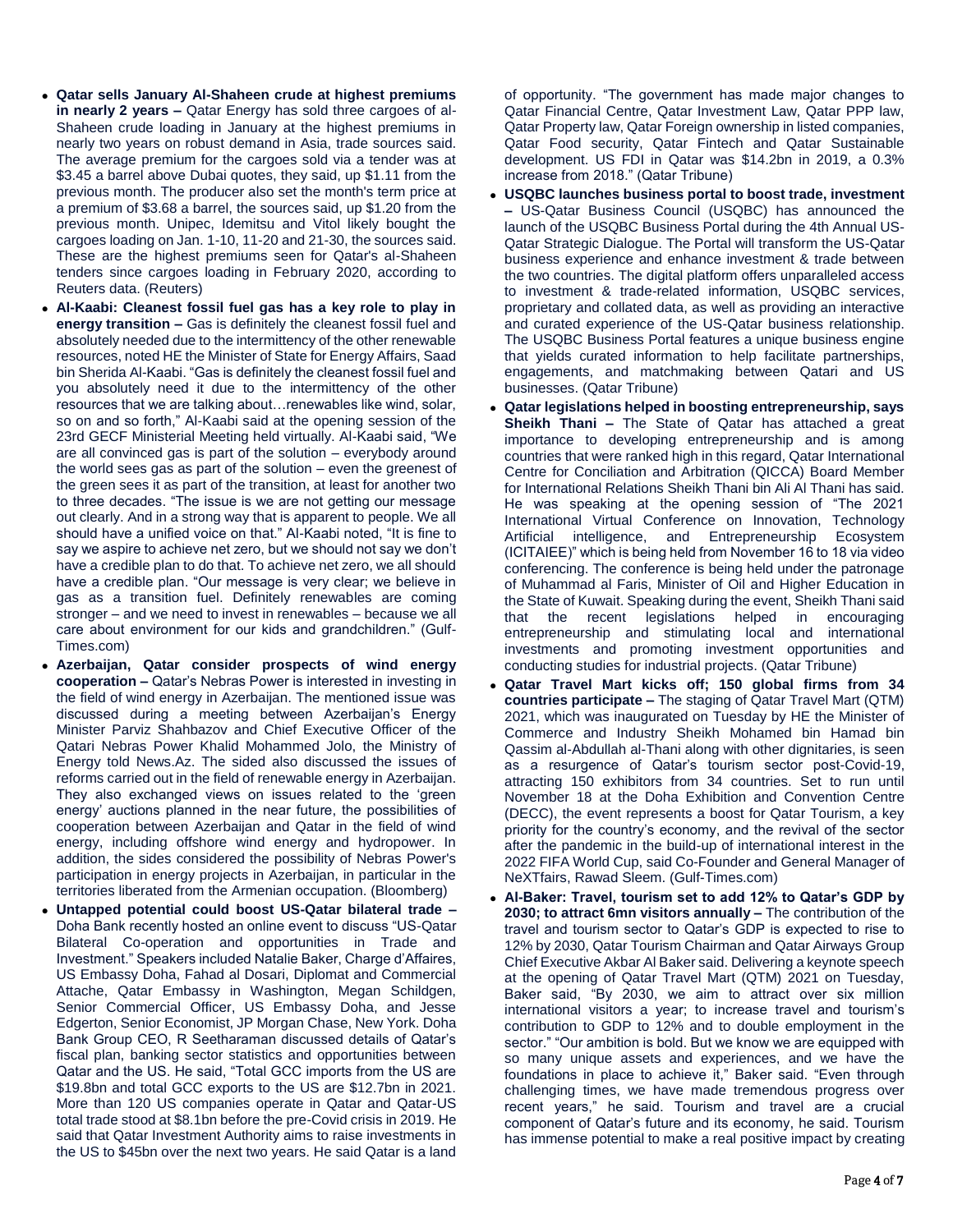new jobs, growing GDP and diversifying our economy, he said (Qatar Tribune)

- **Qatar Airways Privilege Club and JetBlue TrueBlue launch loyalty partnership –** Qatar Airways and JetBlue are launching a reciprocal loyalty partnership, bringing additional perks to members of both airlines' loyalty programs. Qatar Airways Privilege Club members can now earn Qmiles on flights operated by JetBlue and JetBlue TrueBlue members can earn points on Qatar Airways flights. Privilege Club members can now fly to more destinations across the United States, the Caribbean and Central America, by connecting beyond Qatar Airways' US gateways onto JetBlue's network of 100 cities, while earning Qmiles. This brings the total number of destinations in the Americas to more than 300 cities, allowing Privilege Club members to earn Qmiles when they fly with our partner airlines. (Gulf-Times.com)
- **First hybrid WISE to take place from December 7 to 9 –** More than 300 thought leaders in education, world-class experts and influential young voices from around the globe will take part in the 10th edition of World Innovation Summit for Education (WISE), which will be held in a hybrid format for the first time from December 7 to December 9. The hybrid summit under the theme "Generation Unmute: Reclaiming our Future through Education" will address current education challenges across more than 190 sessions ranging from in-person which will be hosted at the Qatar National Convention Centre (QNCC) to fully virtual and hybrid platforms via the WISE virtual platform. (Qatar Tribune) **International**
- 
- **Biden signs \$1tn infrastructure bill into law –** President Joe Biden signed into law a \$1 trillion infrastructure bill at a White House ceremony on Monday that drew Democrats and Republicans who pushed the legislation through a deeply divided US Congress. The measure is designed to create jobs across the country by dispersing billions of dollars to state and local governments to fix crumbling bridges and roads and by expanding broadband internet access to millions of Americans. The bill-signing ceremony, held in chilly weather on the White House South Lawn to accommodate a big crowd, was an increasingly rare moment when members of both parties were willing to stand together and celebrate a bipartisan achievement. Biden, whose job approval ratings have dropped because of his handling of the economy and other issues, heard supportive chants of "Joe, Joe, Joe" from some in the crowd and got a standing ovation as he stepped to the microphone. Biden said the bill's passage showed that "despite the cynics, Democrats and Republicans can come together and deliver results." He called the bill a "blue-collar blueprint to rebuild America." "Too often in Washington, the reason we don't get things done is because we insist on getting everything we want. With this law, we focused on getting things done," Biden said. (Reuters)
- **US import prices surge in October on petroleum, food –** US import prices surged in October as the costs of petroleum products and food increased, adding to signs that inflation could remain high for a while. Import prices accelerated 1.2% last month after gaining 0.4% in September, the Labor Department said. In the 12 months through October, prices jumped 10.7% after rising 9.3% in September. Economists polled by Reuters had forecast import prices, which exclude tariffs, increasing 1.0%. The government reported last week a broad-based surge in both consumer and producer prices in October. Inflation is being fueled by fiscal stimulus and strained global supply chains related to the nearly two-year long COVID-19 pandemic. Imported fuel prices soared 8.6% last month after increasing 3.9% in September. Petroleum prices advanced 8.1%, while the cost of imported food rose 0.8%. Excluding fuel and food, import prices gained 0.3%. These so-called core import prices were unchanged in

September and were up 5.0% on a YoY basis in October. The report also showed export prices shot up 1.5% in October after rising 0.4% in September. Prices for agricultural exports rebounded 1.0%. Nonagricultural export prices powered ahead 1.5%. Export prices surged 18.0% YoY in October, the biggest increase since the series was first published in September 1983. Prices rose 16.5% from a year ago in September. (Reuters)

- **US retail sales beat expectations in October –** US retail sales increased more than expected in October, likely as Americans started their holiday shopping early to avoid empty shelves amid shortages of some goods because of the ongoing pandemic, giving the economy a lift at the start of the fourth quarter. Retail sales surged 1.7% last month, the Commerce Department said on Tuesday. Data for September was revised higher to show retail sales increasing 0.8% instead of 0.7% as previously reported. Sales have now risen for three straight months. Economists polled by Reuters had forecast retail sales advancing 1.4%. Estimates ranged from as low as a 0.1% dip to as high as a 2.8% increase. Unit motor vehicle sales increased in October for the first time in six months. The tight supply of automobiles because of a global semiconductor shortage has driven up motor vehicle prices, contributing to the rise in retail sales last month. Retail sales also received a boost from higher gasoline prices. Consumer prices soared 0.9% in October. Shortages could have led consumers to anticipate even higher prices and shop early. (Reuters)
- **UK economy withstands end of jobs support, easing BoE worries –** Britain's job market withstood the end of the government's furlough scheme last month, according to data which could ease lingering concerns at the Bank of England (BoE) about the risks of raising interest rates from their pandemic low. Sterling strengthened as the number of staff on businesses' payrolls in October rose to 0.8% above levels in February 2020, before the coronavirus pandemic hit, and increased by 160,000 on the month. The Bank of England has been watching closely in case unemployment rose after the job-protecting furlough scheme expired at the end of September. "Now that today's labor market data shows that hurdle has been cleared, we think the Bank of England has the green light for interest rate lift-off at their December meeting," Ambrose Crofton, a global market strategist at J.P. Morgan Asset Management, said. The BoE's next monetary policy announcement is scheduled for December 16. But Andrew Goodwin at Oxford Economics, a consultancy, said the BoE might need more time to assess the strains facing many consumers from inflation set to hit almost 5% in April, when workers will also have to pay more tax. "Given the cost of living challenges facing households and a full assessment of furlough's end arguably needing several months' worth of data, we narrowly think the MPC will delay rate lift-off until February," Goodwin said. The Office for National Statistics said it was possible that people made redundant at the end of the furlough scheme would continue to appear as in work in the data for a few further months, while they worked out their notice period. "However, responses to our business survey suggest that the numbers made redundant were likely to be a small share of those still on furlough at the end of September 2021," the ONS said. (Reuters)
- **UK payrolled employment rises again, unemployment rate down –** British employers added 160,000 workers to their payrolls in October, the first month after the end of the government's jobprotecting furlough scheme, figures showed. The Bank of England, weighing up when to raise interest rates, is watching closely for how the labor market holds up after the scheme expired, with an estimated 1.1mn people still on it in its final days. Separate official data published on Tuesday showed the unemployment rate fell to 4.3% in the three months to September. Economists polled by Reuters had expected the unemployment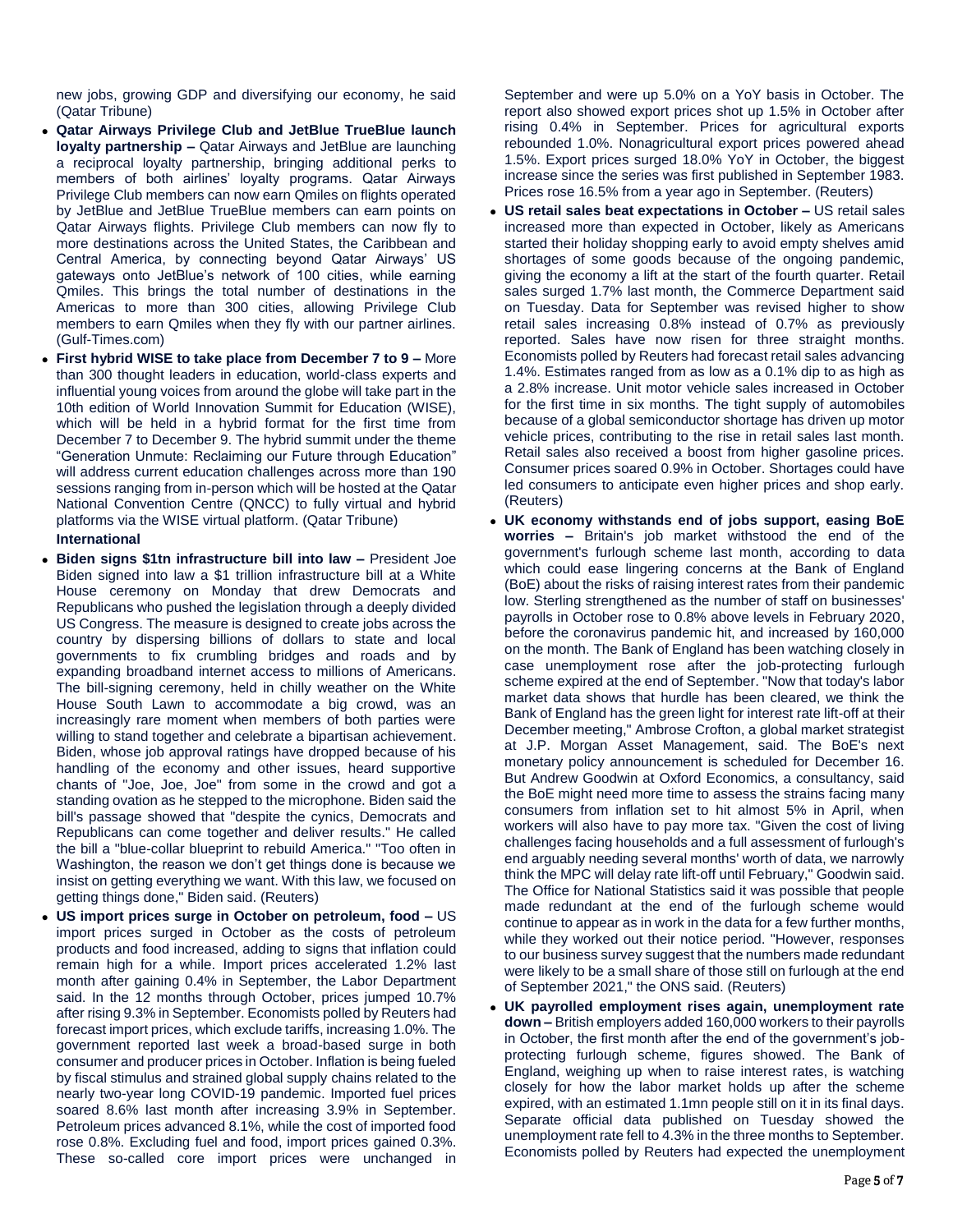rate to fall to 4.4% from 4.5% in the three months to August. (Reuters)

**Regional**

- **OPEC secretary general expects oversupply in oil market next year –** OPEC Secretary General Mohammad Barkindo said on Tuesday that he expects an oil supply surplus as early as December and an oversupply in the market next year. "These are signals we have to be very careful," he said. OPEC has a vested interest to ensure that global economic recovery continues, Barkindo added while speaking to reporters on the sidelines of a conference in Abu Dhabi. (Zawya)
- **Saudi PIF nearly triples US stock holdings; adds Walmart, Pinterest –** The Public Investment Fund (PIF), Saudi Arabia's sovereign wealth fund, nearly tripled its holdings of US-listed stocks to \$43.45bn in the third quarter, adding shares of Alibaba Group, Walmart and Pinterest. Its US-listed stock holdings in the quarter ended Sept. 30 increased from nearly \$16bn in the prior quarter, according to a US Securities and Exchange Commission filing. (Reuters)
- **Saudi's Sabic bets on \$178bn market as India turns green –** Saudi Basic Industries Corp. is seeking to play a bigger role in India as the nation's net-zero target boosts solar power and electric vehicles, creating demand for specialty plastics and chemicals. India's \$178bn chemicals market is already the sixthlargest in the world and is set to expand further over the next few years as rising disposable incomes and changes in consumption patterns boost the use of cars to consumer goods, according to ratings agency ICRA. That's prompting India's biggest oil refiners and Sabic's parent, Saudi Aramco, to invest billions of dollars in oil-to-chemicals projects in the country. Additionally, Prime Minister Narendra Modi's pledge to reach net-zero by 2070 will speed up India's transition to electric vehicles, boosting the use of plastics in batteries and charging infrastructure. (Bloomberg)
- **Saudi Arabia raises SR614mn from Sukuk offering in November –** Saudi Arabia raised SR614.179mn from its local Sukuk offering in the month of November, Finance Ministry said in a statement. (Bloomberg)
- **UAE says it may ship LNG from Fujairah to boost exports of gas –** The UAE is considering building a plant to export liquefied natural gas from the oil hub of Fujairah on the Gulf of Oman Coast, Sharif Al Olama, undersecretary of the Ministry of Energy, said in an interview in Abu Dhabi. Plan hasn't been signed off yet, but would be part of country's efforts to boost sales of gas. (Bloomberg)
- **US Treasury official says UAE bank communication needed to curb security risks –** Deputy US Treasury Secretary Wally Adeyemo told banking executives in the UAE that it was critically important for them to maintain "open communication" on security risks such as money laundering and illicit finance, the Treasury said on Tuesday. Adeyemo, who is on a trip to the Middle East to discuss economic and national security priorities, discussed the financial sector's role in countering terrorist financing and weapons proliferation, the Treasury said in a statement. "Deputy Secretary Adeyemo underscored the need for open communication with the financial sector, as it is critically important to joint efforts to protect the US and international financial systems from abuse," the Treasury said. (Reuters)
- **Emirates says it could be listed in Dubai, CNBC Arabiya reports –** Emirates airline Chairman Sheikh Ahmed bin Saeed Al-Maktoum said on Monday it was possible to list the state-linked carrier or its subsidiaries on the Dubai exchange, CNBC Arabiya TV reported. He said such a decision would have to come from the Dubai Securities and Exchange Higher Committee chaired by Sheikh Maktoum bin Mohammed bin Rashid Al Maktoum, Deputy Ruler of Dubai. The Dubai government earlier this month

announced that it plans to list 10 state-linked companies as part of a goal to boost stock market activity. (Reuters)

- **Mubadala's Sanad gets \$100m financing from first Abu Dhabi bank –** Sanad, the aerospace engineering and leasing solutions firm owned by Mubadala Investment, obtains a \$100mn revolving credit facility from First Abu Dhabi Bank. The facility increases total financing agreements between the two companies to over \$950mn. (Bloomberg)
- **ADNOC announces record investments of up to \$6bn in oil & gas drilling –** The Abu Dhabi National Oil Co. (ADNOC) has announced investments of up to \$6bn to grow its drilling business as it boosts its crude oil production capacity to 5mn barrels per day by 2030 and tries to make the UAE self-sufficient in gas. The investments are in the form of contracts for activities related to drilling for oil and gas and completing wells, the state energy company said on Tuesday at the Abu Dhabi International Petroleum Exhibition and Conference (ADIPEC). The investment follows the recent successful listing of ADNOC Drilling the Abu Dhabi Securities Exchange (ADX). (Zawya)
- **Oman's OQ says it may list some energy assets on local market –** Oman's OQ is considering local listings for some of its downstream and upstream assets but has no plan to float the parent company now, a senior executive at the state-owned energy group told Reuters on Tuesday. Oman is following Saudi Aramco and other Gulf oil producers in looking at sales of stakes in energy assets, capitalizing on a rebound in crude prices to attract foreign investors. (Zawya)
- **IEA: Kuwait plans 'optimistic' oil production capacity boost –** Kuwait's plans to boost oil production capacity over the next two years are "optimistic," the IEA says in its monthly report. The agency revises down Kuwait's production capacity for this year, including Kuwait's 50% share of the Neutral Zone it shares with Saudi Arabia, by 160k bpd to 2.84mn bpd. According to Kuwait Petroleum Corp. CEO Hashem Hashem, that capacity is set to rise above 3.5mn bpd over the next two years. (Bloomberg)
- **Kuwait's Jazeera Air to buy Airbus aircraft in \$3.4bn deal –** Kuwait-based Jazeera Air has signed an agreement to buy 28 Airbus aircraft worth \$3.4bn. The company said the 20 A320neos and eight A321neos will be used to expand and renew the company's fleet, with delivery dates to be announced at a later date. The company also has the option to buy five more aircraft under the agreement. It was earlier reported that the company was in talks with the Airbus at Dubai Airshow earlier this morning, and the company asked for trading on its shares on Boursa Kuwait to be suspended pending an announcement. (Zawya)
- **Kuwait sells KWD240mn 182-day bills; bid-cover 11.92 –** Kuwait sold KWD240mn of bills due May 17, 2022 on November 16. Investors offered to buy 11.92 times the amount of securities sold. The bills have a yield of 1.25% and settled November 16. (Bloomberg)
- **Bahrain's nogaholding aims to broaden energy interests beyond oil and gas –** Bahrain's Oil & Gas Holding Company (nogaholding) aims to expand beyond fossil fuels to become a broader energy firm, company officials said on Tuesday. Nogaholding was set up in 2007 as the development and investment arm of National Oil and Gas Authority (NOGA), the former industry regulator. NOGA was abolished in September, with its regulatory functions moving to the oil ministry. Nogaholding continued to operate after NOGA was scrapped. (Reuters)